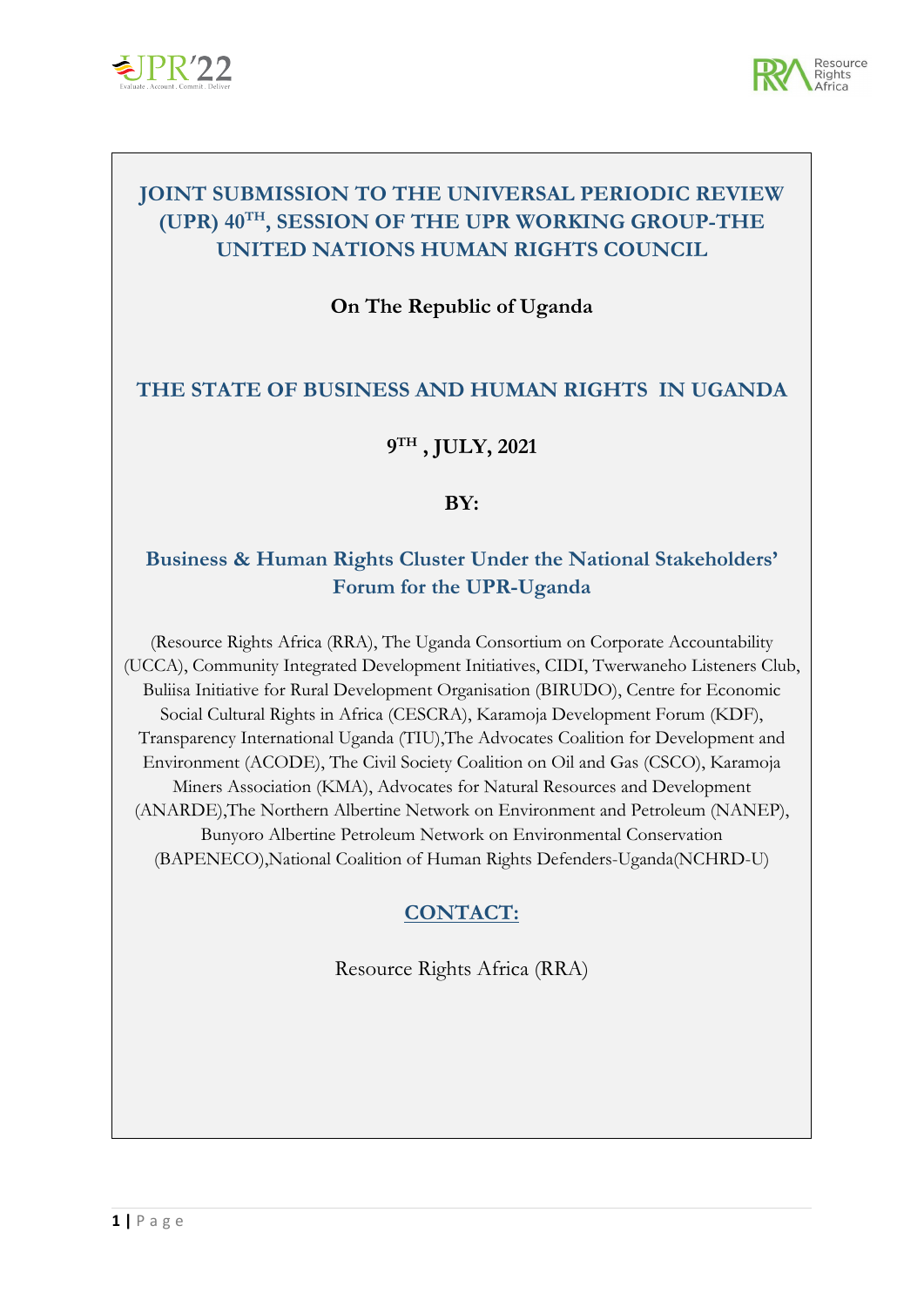



# **INTRODUCTION**

#### **a) About the Submitting Organisations**

- **1. Resource Rights Africa (RRA)** is <sup>a</sup> research and development organization formed in 2016 to advocate for the promotion and protection of people'<sup>s</sup> rights in Uganda. With smart projects in the right places, they oppose discrimination, inequality, abuse of power and the unstainable use of our natural resources including oil and gas, minerals, land, forests, water bodies as well as flora and fauna.
- **2. The Uganda Consortium on Corporate Accountability (UCCA)** was established in August 2015 as <sup>a</sup> civil society consortium on corporate accountability aimed at enhancing accountability by Corporations, States, International Finance Institutions and Development Partners for violations or abuses of Economic, Social and Cultural Rights (ESCRs).
- **3. Community Integrated Development Initiatives, CIDI** was founded in 1996 and registered in 1999 as <sup>a</sup> legal not-for-profit NGO, CIDI mainly focuses on actions that directly improve on the lives of the poor, vulnerable and marginalized communities in urban, peri-urban and rural areas.
- **4. Twerwaneho Listeners Club (***lets struggle for ourselves***)** born of <sup>a</sup> history of isolated efforts on fundamental human rights is <sup>a</sup> local civic club bringing human rights activists together. In 2006, <sup>a</sup> group of local human rights activists started <sup>a</sup> radio talk show "Twerwaneho" on local radios; Voice of Tooro and Life FM aimed at awakening people to debate issues of governance and rights in Rwenzori region.
- **5. Buliisa Initiative for Rural Development Organisation (BIRUDO)** is local nongovernmental organisation started in 2006 based in Buliisa district with <sup>a</sup> vision of selfsustaining and empowered vibrant community living free from poverty, ignorance and diseases.
- **6. Centre for Economic Social Cultural Rights in Africa (CESCRA)** is <sup>a</sup> registered regional non-profit organization, founded in 2010 to contribute to the realization of Economic Social Cultural Rights (ESCRs) of marginalized communities and group of people especially women, girls and youth.
- **7. Karamoja Development Forum (KDF)** is <sup>a</sup> research and advocacy organisation working on land rights, pastoralist rights and governance in Karamoja, Uganda. They explore innovative tools and methods to advance the rights of pastoralists including in the broader Karamoja cluster.
- **8. Transparency International Uganda (TIU)** is <sup>a</sup> national chapter of Transparency International – The global coalition against corruption. TIU is <sup>a</sup> registered NGO with the Uganda NGO Bureau contributing towards <sup>a</sup> corruption free Uganda where the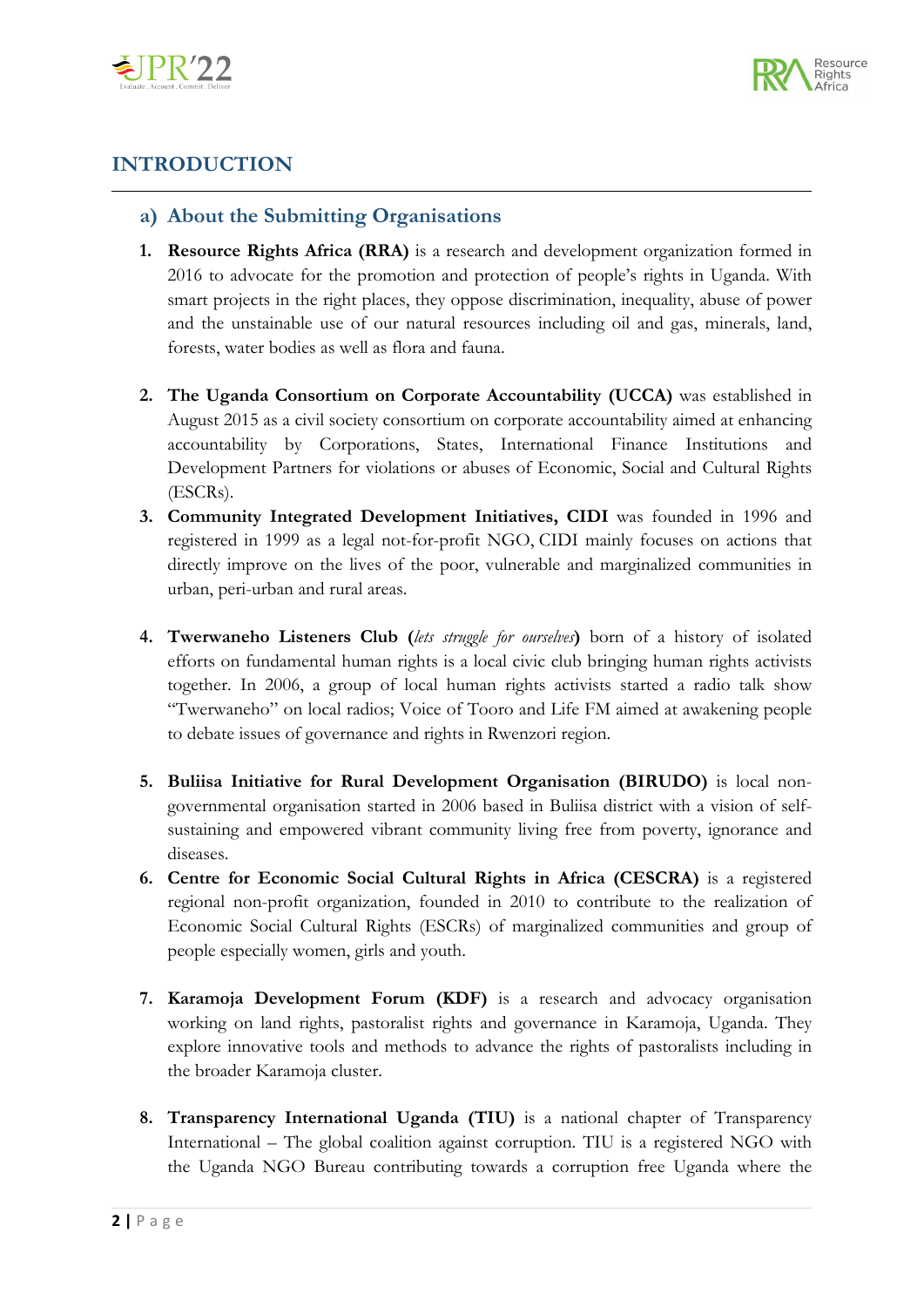



citizens actively condemn corruption and demand for accountability while leaders and public officials uphold the principles of good governance.

- **9. The Advocates Coalition for Development and Environment (ACODE)** is an independent public policy research and advocacy Think Tank based in Uganda, working in the East and Southern Africa sub-regions on <sup>a</sup> wide range of public policy issues. Our core business is policy research and analysis, policy outreach and capacity building.
- **10. ActionAid International Uganda** is <sup>a</sup> global movement of people working together to further human rights and defeat poverty for all. ActionAid has worked in Uganda since 1982 and currently has <sup>a</sup> presence with offices and staff in 15 districts. They prioritize works with minority groups like women, children and people living in extreme poverty.
- **11. The Civil Society Coalition on Oil and Gas (CSCO)** is <sup>a</sup> loose network of 60-member organizations working towards sustainable governance of Uganda'<sup>s</sup> oil and gas resources so as to maximize the benefits to the people of Uganda. The Coalition was founded in 2008 and aims to nurture and harness <sup>a</sup> shared civil society platform for promoting and strengthening civil society coordination, networking and advocacy in the Oil and Gas sub-sector.
- **12. Karamoja Miners Association (KMA)** is an organisation that was formed to sensitize local mining communities on their rights and help organize them into groups that can benefit from government and also demand for accountability from their leadership.
- **13. Advocates for Natural Resources and Development (ANARDE)** is <sup>a</sup> nonprofit group of researchers, activists, organizers, and lawyers with expertise in human rights advocacy, environmental governance, corporate and government accountability. They work tirelessly and relentlessly in Uganda to ensure justice rights and accountability in the natural resources sector. Natural resources more so, extractive resources must benefit every Ugandan especially the local communities where oil, gas and minerals are located.
- **14. The Northern Albertine Network on Environment and Petroleum (NANEP)** is <sup>a</sup> loose network of members with <sup>a</sup> shared idea for responsible development of natural resources and <sup>a</sup> clean, healthy environment. Formed in 2011, the network aims at enhancing capacities of members to deliver high social changes or high economic development in the network while maintaining their operational identity and independence.
- **15. Bunyoro Albertine Petroleum Network on Environmental Conservation (BAPENEC0)** is <sup>a</sup> regional loose network that was formed in 2010 with an aim of providing <sup>a</sup> sharing/reflective platform for civil society organisations (CSOs) and other institutions across Bunyoro sub region to identify and respond to issues petroleum and environment conservation in the mid Albertine region.

# **b) About this Report and Methodology Of Compilation**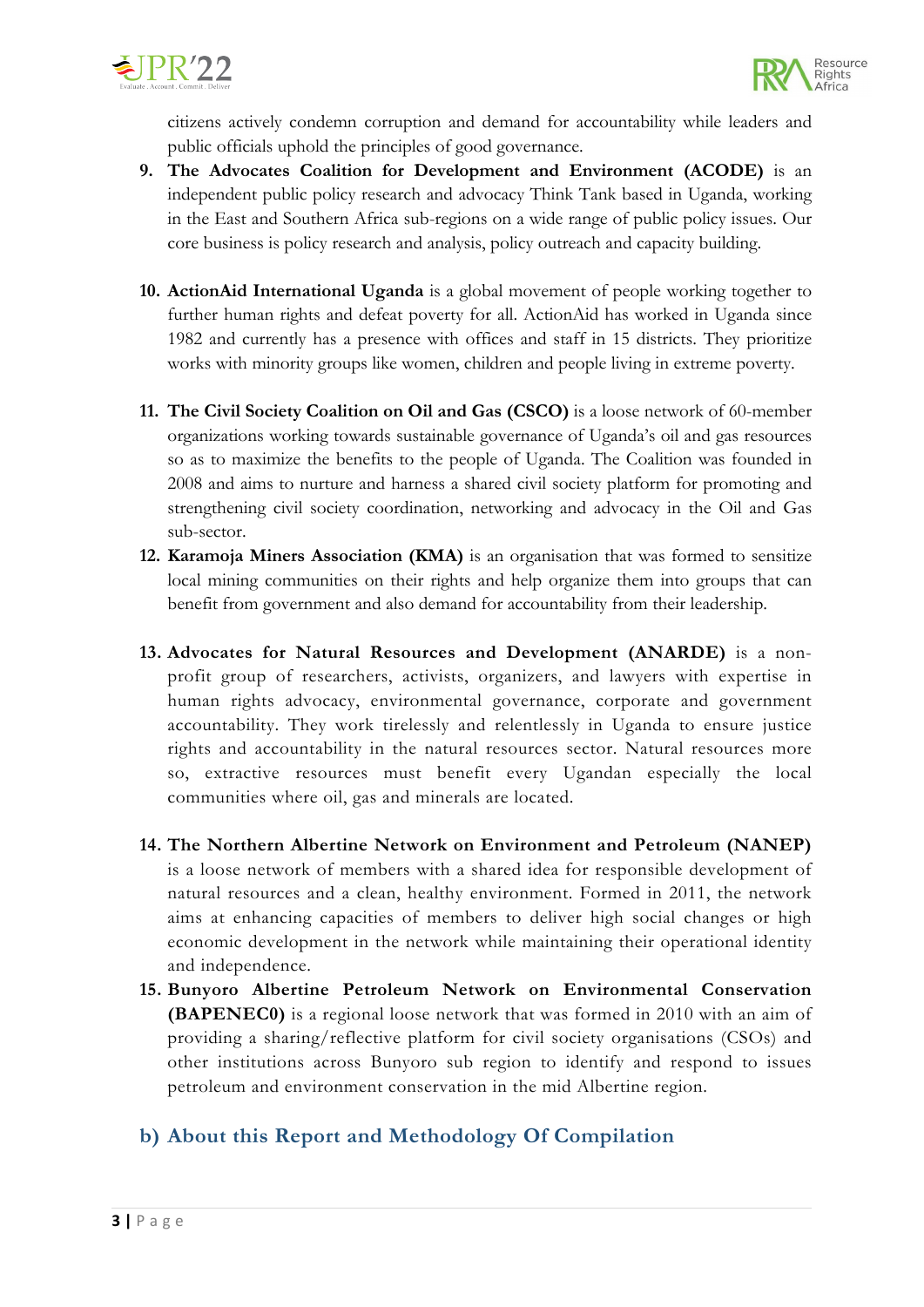



This report was compiled by Resource Rights Africa with collective input from the 14 other aforementioned listed organisations as members of the Business and Human Rights Cluster as part of the National Stakeholders' Forum on the UPR in Uganda. The Cluster is convened by Resource Rights Africa. All contributing members convened in an issuesgeneration meeting where issues to be included in the report were agreed upon. Member NGOs sent in various pieces of information on the various issues emerging which were all compiled into <sup>a</sup> draft report that was later validated by all members to make this final report. The report has four parts, with the first discussing the recommendations from the 2<sup>nd</sup> Cycle of Uganda's review in 2016 and progress achieved since. The 2<sup>nd</sup> Section details the emerging human rights and business related developments since 2016. In the <sup>3</sup>rd Section, the report discusses recommendations to the government of Uganda.

## **C. Uganda'<sup>s</sup> Business and Human Rights Context**

Uganda has in recent times witnessed <sup>a</sup> remarkable increase in foreign direct investment especially in agriculture, forestry and fisheries sector, construction industry, finance and business service sectors, manufacturing sector, mining and quarrying. i The recent discovery of oil and gas deposits in Uganda has widened the scope for further foreign direct investment and an upsurge in foreign corporations' involvement in the Ugandan economy<sup>ii</sup> (UCCA, 2016).

For the last three decades, Uganda has pursued <sup>a</sup> series of pro-market structural reforms and has boosted economic growth. In 2010, it set out an ambitious agenda to become an upper middleincome country within 30 years (GoU, 2010). In line with this agenda, the country'<sup>s</sup> third successive five-year National Development Plan (NDP III) prioritizes private sector-led growth. Such initiatives, and development agendas invite the question of the relationship between Business and Human Rights or people'<sup>s</sup> welfare. Article 20(2) of the Constitution explicitly recognizes that private actors have human rights responsibilities. Nevertheless, laws to regulate the human rights impact of corporate activities have weaknesses in their design, implementation and enforcement.

It is against such <sup>a</sup> background that 15 Non- government Organisations under the Business and Human Rights Cluster that is convened by Resource Rights Africa and working across Uganda to represent various communities affected by business operations in the four sub regions of Karamoja, Teso, Busoga, and Rwenzori have come together to highlight key issues for the <sup>3</sup>rd cycle of Uganda'<sup>s</sup> UPR reporting.

# **SECTION I: RECOMMENDATIONS IN THE 2ND CYCLE REVIEW AND PROGRESS AT IMPLEMENTATION**

**1.1 Progressive ratification of key international human rights instruments**: At international level, Uganda has ratified the following instruments, among others: International Covenant on Economic, Social and Cultural Rights (ICESCR), International Covenant on Civil and Political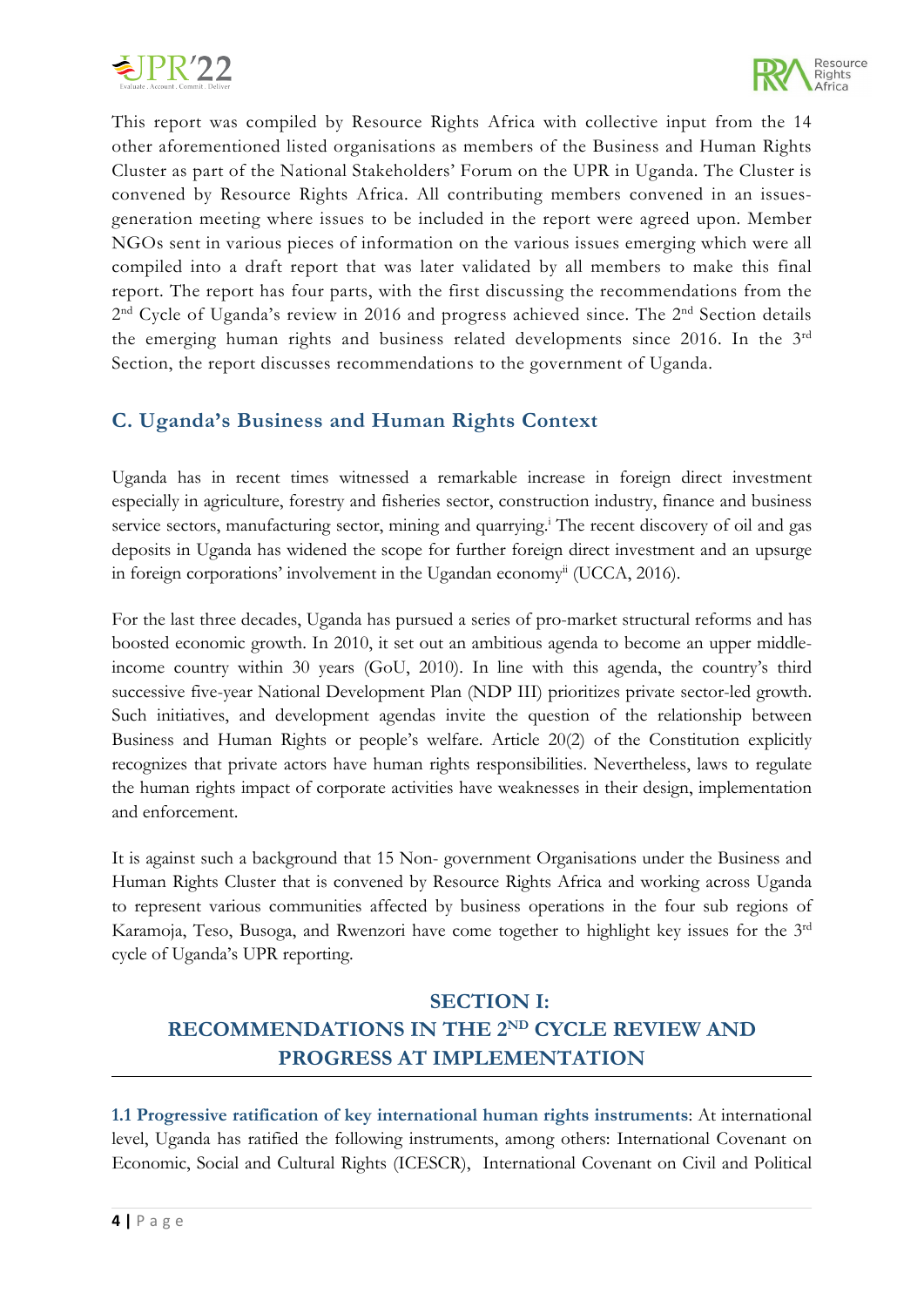



Rights (ICCPR), Convention on the Elimination of all forms of Discrimination against Women (CEDAW), Convention on the Rights of the Child (CRC), Convention on the Rights of Persons with Disabilities (CRPD), International Convention on the Elimination of All Forms of Racial Discrimination (CERD), International Convention on the Protection of the Rights of All Migrant Workers and Members of their Families (CMW), and Uganda is also <sup>a</sup> State party to the Convention against Torture and Other Cruel, Inhuman or Degrading Treatment or Punishment  $(CAT)$ .

**1.2 Recognition of the UN Guiding Principles (UNGP) on Business and Human Rights:** In addition to the above-mentioned legally binding instruments, Uganda also pays allegiance to the UN Guiding Principles (UNGP) on Business and Human Rights – Protect, Respect and Remedy, which provide important policy guidance. The UNGPs, were endorsed by the UN Human Rights Council in 2011, and seek to enhance standards and practices with regard to business and human rights so as to achieve tangible results for individuals and communities.

# *Emerging Recommendations from the <sup>2</sup>nd Cycle Review of Uganda, 2016.*

1.3 In the second cycle during the  $26^{\text{th}}$  session of Universal periodic review, Uganda received and accepted two specific recommendations on Business and Human rights:

- a) 115.134 Implement the Guiding Principles on Business and Human Rights: Implementing the United Nations "Protect, Respect and Remedy" Framework to guarantee labour and land rights (Kenya) at Page 20;
- b) 115.135 Adopt <sup>a</sup> national action plan for business and human rights, building on the Guiding Principles on Business and Human Rights (Norway) at Page 20;

1.2 The Government of Uganda has taken positive strides in the last five years towards the implementation of these two specific recommendations through formulation of the National Action Plan on Business and Human Right (NAPBHR) on the basis of the UN guiding principles of "Protect, Respect and Remedy" which is awaiting the launch after approval at Ministerial level. The NAPBHR is <sup>a</sup> key tool in providing guidance to the State and non-State actors on the requirement that all business operations are to be conducted in line with human rights standards so as to contribute to positive human rights outcomes, including the creation of decent jobs, provision of health, education and other services, protection of the environment, and contributing to the advancement of equality by providing opportunities for marginalized groups. By the time of reporting, the Action Plan had been approved by the Ministry awaiting implementation. As thus, in relation to process progression, the second recommendation has been partially implemented.

1.3 Government has also strengthened the principles of free, prior and informed consent during land acquisition processes along key oil and gas infrastructure for example along the EACOP. Project Affected Persons (PAPs) have to be compensated so as to kick start infrastructural development. 1.4Additionally, Under 2008 National Oil and Gas Policy, the government of Uganda committed to join the global Extractives Industries Transparency Initiative (EITI). This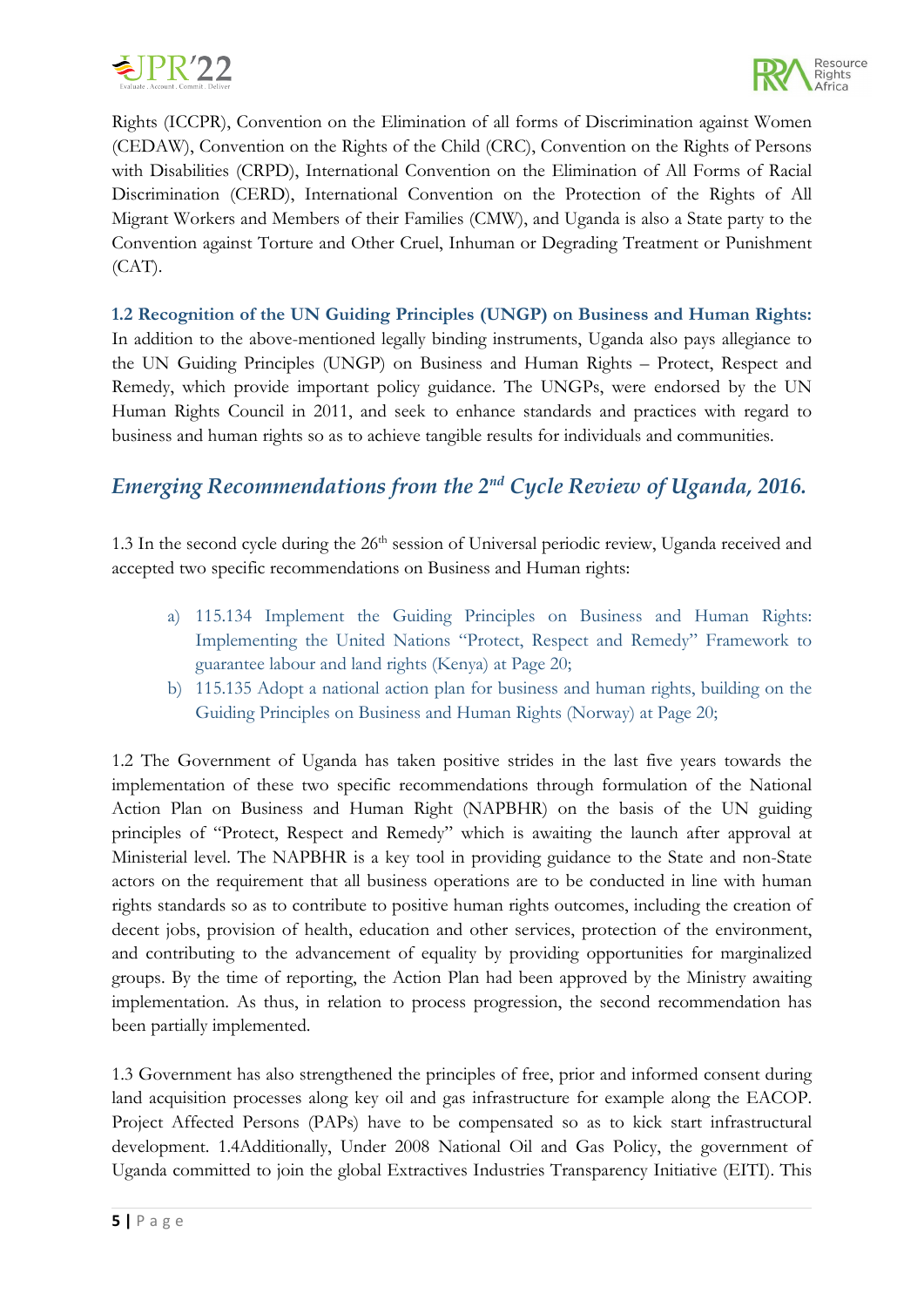



commitment was renewed under the 2012 Oil and Gas Revenue Management Policy and eventually on the <sup>12</sup> August 2020 Uganda was admitted. This is <sup>a</sup> global standard for the good governance of oil, gas and mineral resources. The initiative will transform transparency and accountability in extractives industry specifically and the business sector generally in Uganda.

#### **SECTION II:**

# **EMERGING HUMAN RIGHTS DEVELOPMENTS (2016-2021) AND CORPORATE RESPONSIBILITY TO RESPECT HUMAN RIGHTS**

- **2.1 Violation of the Right to safe drinking water and sanitation (ICESCR art.11).** Pollution arising from use of mercury by Mining companies and Artisanal and small-scale miners polluting rivers such as River Loyoro and River Kiriki in Karamoja Sub-Region. Additionally, this mercury has adverse effects on the health of the miners occasioning opportunistic diseases.
- **2.2 Infringements on the Right to adequate food** [UDHR Article.25; ICESCR Article.11; CRC Article24 (2) (c]. There have been increasing cases of Food and water contamination within communities in the proximate of mining sites as <sup>a</sup> result of use of banned chemicals such as Striker Rocket, Indofil M45, Fangocil Eureka 72 WP, Malathion, Weed Master, Glyphosate and Mancozeb. Additionally, this is attributed to limited knowledge on the allowed and disallowed chemical used as agro-inputs for the small holder farmers.
- **2.3 Violations of the Right of access to information and informed consent** [HDHR Article .19; ICCPR Article. 19(1)]. Businesses are failing to respect the principle of free, prior and informed consent. In Karamoja region, companies have consistently failed to secure indigenous communities' free, prior, and informed consent before starting operations and the national and local governments have failed to insist on this established international standard. Indigenous groups in Uganda are still not afforded legal recognition and there is no specific legislation enforcing the obligation to obtain their free, prior and informed consent on matters relating to the exploitation of their resources.
- **2.4 In contradiction to and infringement on the right to work and to just and favourable conditions of work** [UDHR art.123; ICESCR arts. 6, 7, 8; CRPD art.27; ILO core labour convention and ILO Declaration on Fundamental Principles and Rights at Work], Business entities In Uganda employ community members without formal contracts which makes remedy seeking rather complicated in case of unfair treatment at work.
- **2.5 Economic exploitation of Indigenous communities** by private sector companies is one of the most rampant complaints in the sector. For example, limestone mining companies pay local communities to break up large blocks into transportable pieces. However, Local miners are paid <sup>a</sup> pittance for the stones they break. For <sup>a</sup> truckload of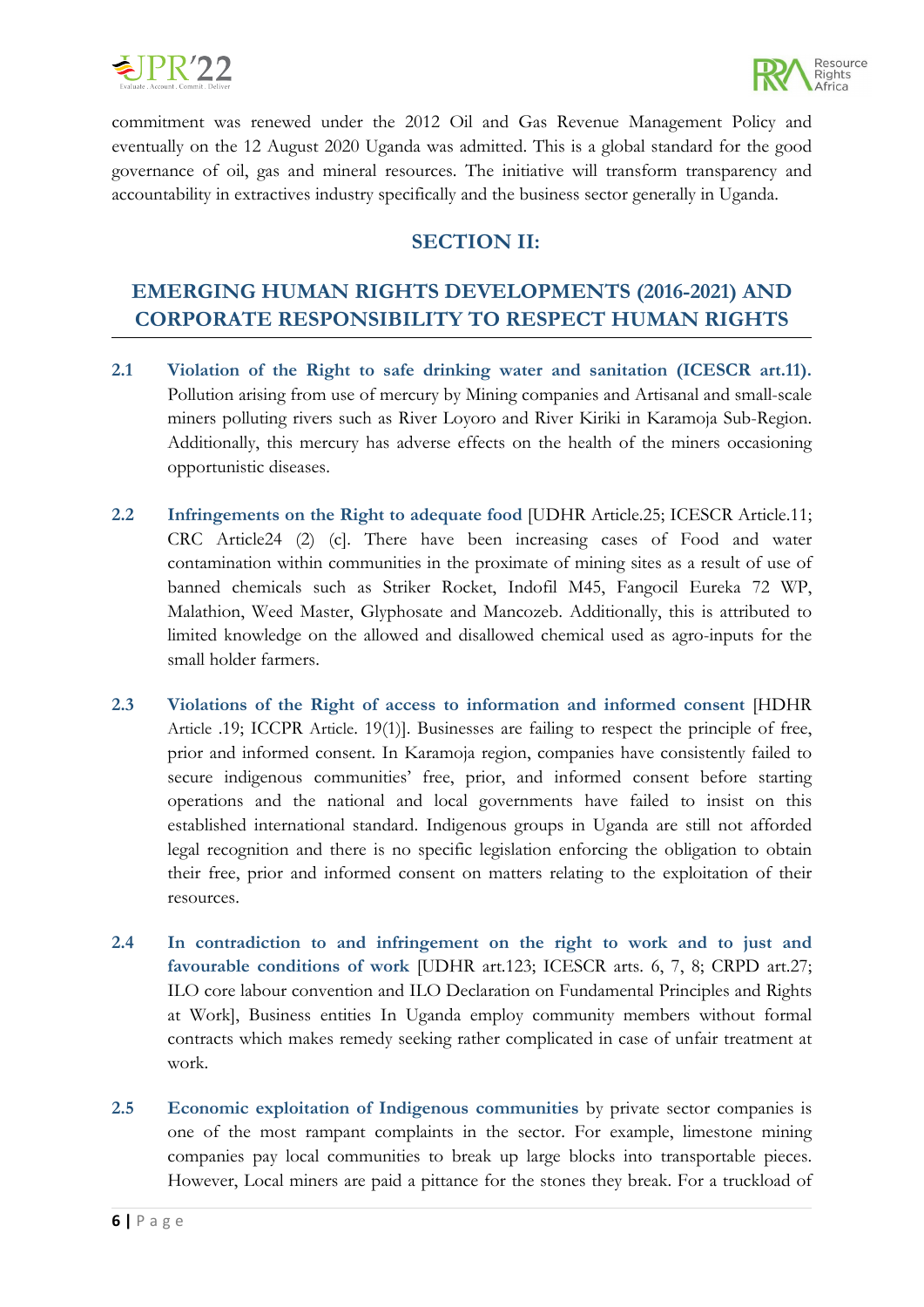



<sup>22</sup>–23 tonnes, they ge<sup>t</sup> UGX 150 000 (USD 45); for 28–29 tonnes UGX 170 000 (USD 52); and for 30–31 tonnes UGX 220 000 (USD 67).

**2.6 Land Grabbing and Inhumane Evictions:** Land is communally owned hence making the communities susceptible to land grabbing. In addition, there exists cultural impediments that deny ownership and control of land by women and children and less knowledge exists on compulsory land acquisition and the Land Bill. This partly explains the rampant land evictions. In August 2014, for example, more than 200 families were brutally evicted from their land in Rwamutonga, Hoima District, for the construction of <sup>a</sup> wastage management plant by the American company, McAlister. In October 2015, the High Court ruled the eviction was unlawful, but did not make an order for restoration (UCCA, 2016).According to the Uganda Human Rights Commission Annual Report of 2019, In March 2018, more than 5,000 families were rendered homeless after forceful eviction in Kiryandongo and Kitwanga sub counties by two private companies Agilis Partners Ltd and Kiryadongo Sugar.

# *Bottlenecks of access to effective judicial remedy for human rights violations*

- **2.7 Lack of national legal aid legal framework:** Non-labour disputes have to be filed in the High Court; access for many is impeded by poverty, lack of legal assistance and unfamiliarity with the litigation process. The situation has been complicated by absence of <sup>a</sup> national legal aid mechanism.
- **2.8 Inadequate resources for the effective functioning of the Uganda Human Rights Commission.** This institution is another potential alternative for accessing justice for human rights violations as <sup>a</sup> result of the extractives business suffers from State neglect. It faces inadequate human and financial resources, affecting the timely resolution of complaints, while the absence of <sup>a</sup> witness protection law weakens its tribunal function (UHRC, 2016). At the writing of this report, the Commission had spent two years without <sup>a</sup> substantive Chairperson which continues to paralyse the work of the Commission since even the tribunals cannot be convened in absence of <sup>a</sup> Chairperson.
- **2.9 Backlog in the Judiciary:** Another critical avenue is the Industrial Court which is <sup>a</sup> court of referral, not first instance, and is grappling with <sup>a</sup> five-year backlog, inadequate structure, staff and funds (DIHR, 2016). This renders it ineffective in delivering justice expeditiously.
- **2.10** The Investment Code creates <sup>a</sup> dual, conflicting, role for the Investment Authority; promoting and facilitating business on the one hand and monitoring and enforcement on the other. In particular, the Authority does not have express powers to address complaints by citizens related to the environment, employment practices, and human rights.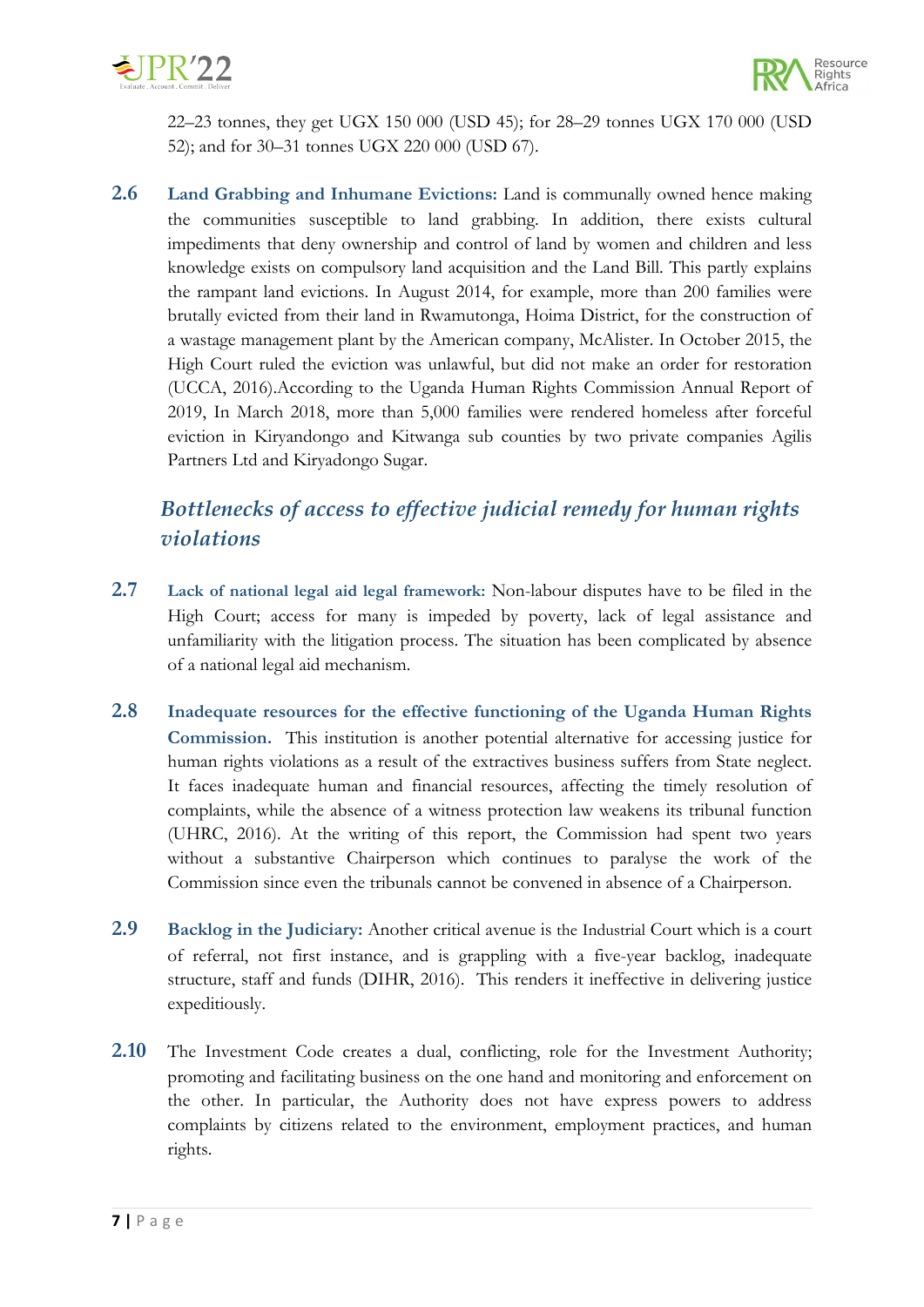



#### **SECTION III: RECOMMENDATIONS**

- 1. Government of Uganda should **expedite the process of enacting and enforcing the Mining and Minerals Bill, 2020** to recognize artisanal and small-scale miners and streamline the human rights loopholes in the Mining Act, 2003.
- 2. Government of Uganda should work towards **enacting and enforcing <sup>a</sup> minimum wage** that provides all workers and their families with an adequate standard of living.
- 3. Develop mechanisms to ensure that extractives' licences and leases are only granted after indigenous communities have given their free, prior and informed consent and <sup>a</sup> fair revenue sharing plan has been agreed.
- 4. Government of Uganda should **expedite the enactment of the Legal Aid Bill** to guarantee access to justice for the poor and marginalized communities.
- **5.** The Government of Uganda should **enact and fully implement the witness protection law.**
- 6. The Government of Uganda should **strengthen the Uganda Human Rights Commission** through increasing its human and financial resources and expediting the process of appointing <sup>a</sup> substantive Chairperson. Other judicial institutions such as the Industrial Court and the Equal Opportunities Commission should also be strengthen through an increment in their budgetary allocations to allow human resources capacitation.

#### **REFERENCES**

- 1. Uganda Consortium on Corporate Accountability (UCCA) 2016. The State of Corporate Accountability in Uganda.
- 2. Uganda Human Rights Commission (UHRC) 2019. 22nd Annual Report.
- 3. Danish Institute for Human Rights (DIHR) and Uganda Human Rights Commission 2016. Business and Human Rights Country Guide.
- 4. Uganda Human Rights Commission (UHRC) 2014. 17th Annual Report.